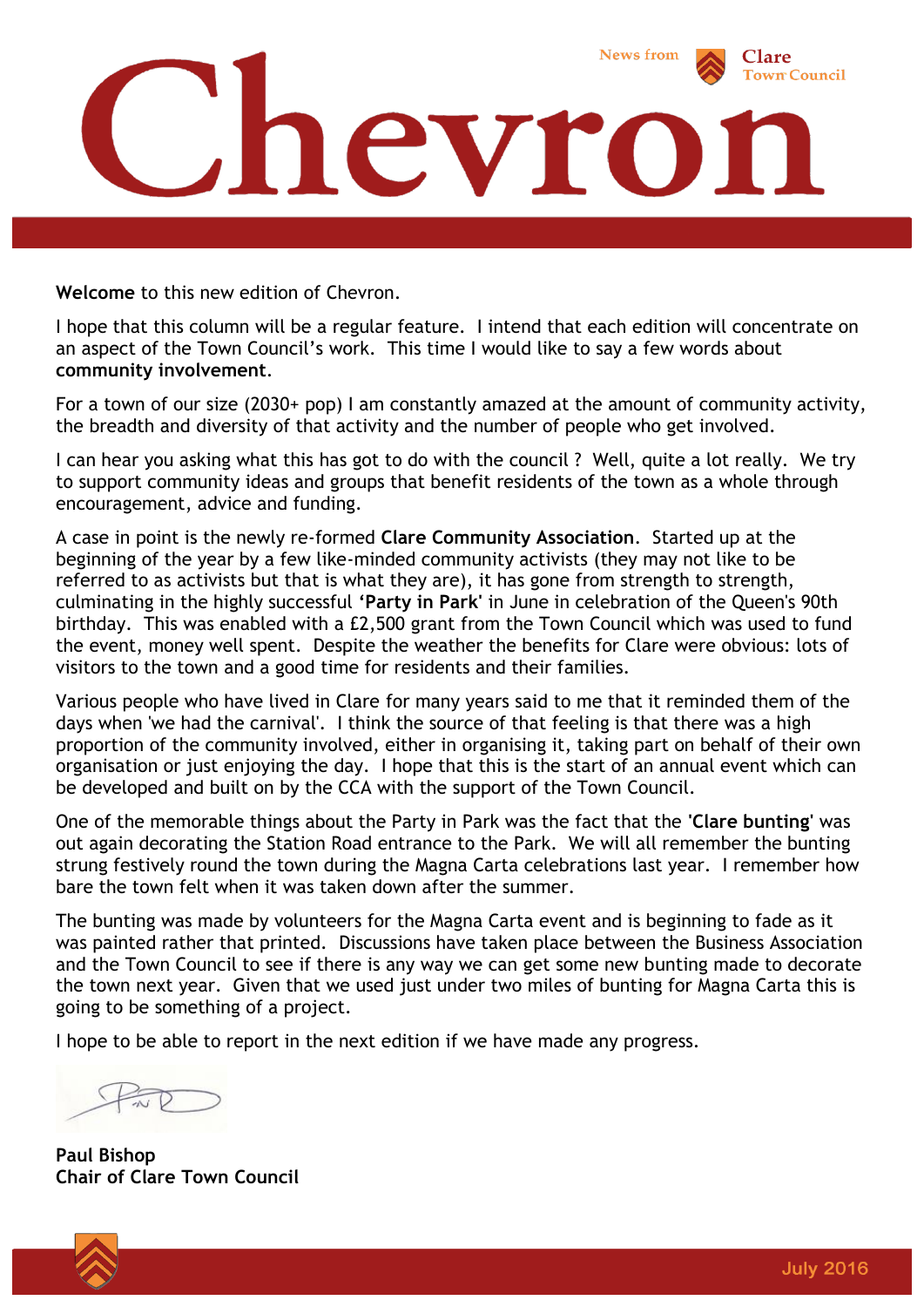# **East Anglia Devolution**

On the 16<sup>th</sup> March 2016, George Osborne announced a set of measures to devolve power for our region with respect to housing and transport, all overseen by an elected mayor. Suffolk and Norfolk have agreed to continue examining the scheme along with all of the Suffolk District councils and many of the Norfolk ones. There is now a process of public consultation taking place.

The Leaders of Forest Heath District & St Edmundsbury Borough Council (West Suffolk) in a message to all parish councils have drawn attention to these headline gains:

- A single pot of £25 million a year of new money for the next 30 years (£750 million) to support economic growth, development of local infrastructure and jobs.
- £100 million over five years of new money to support the building of new homes across Norfolk and Suffolk.
- A guaranteed £225 million annual transport budget for the next five years.

<http://www.clare-suffolk.co.uk/council-matters/devolution/> has **a simple guide** to the consultation. If you want to have a say, visit: https://www.eastangliadevo.co.uk/consultation/ where there are several documents and a survey to complete. The consultation is open now and finishes on Tuesday 23 August 2016.

ciné clair

**25 th August 'The Dress Maker' 22 September 'Eye in the Sky'** – to be confirmed **Tickets: £5 Box Office & Venue: Clare Library Screening 7pm: Doors Open 6.30pm**



### **News from Westfield**

Swings in the Play Area were removed for health & safety reasons. Alaric Pugh, our Borough Councillor, has confirmed that they will be replaced shortly. He is currently working on a project to improve and landscape the top area of Westfield to include a footpath to the rear of Maxim Way estate. Through Mary Evans, our County Councillor, Suffolk Highways will install a safety barrier at the entrance to Aragon Court and the Westfield footpath to enhance the safety of pedestrians and motorists at this blind spot.

#### **Cllr Alan Parsley, Clare Town Council**

### **Article 4**

Recently the Town Council voted to be included under Planning as an Article 4 area. The intention is to maintain and enhance the unique architectural heritage of our townscape. St Edmundsbury Borough Council is distributing explanatory material with this issue.

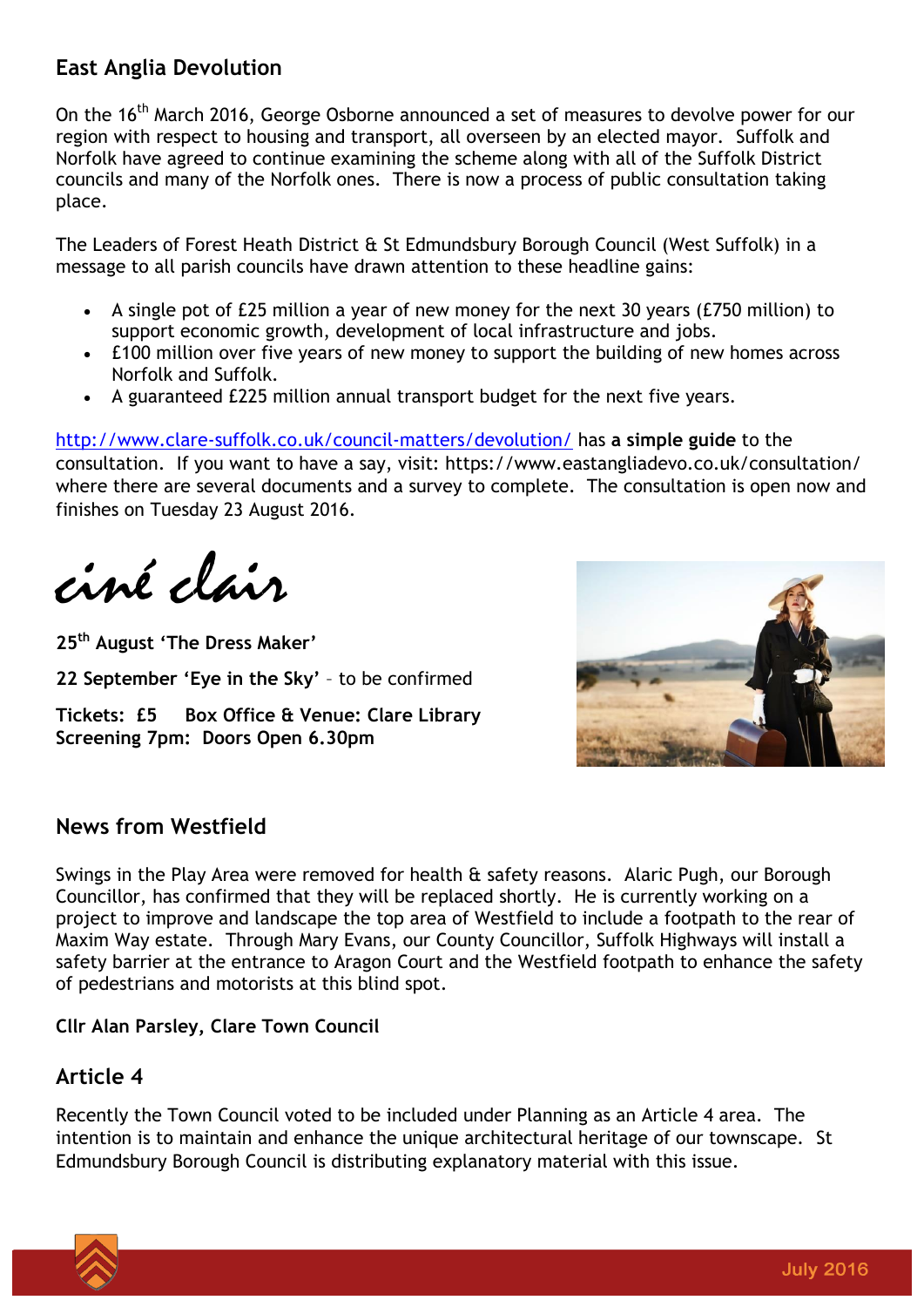### **New website**

In mid-August, the town council will launch a new website: **clare-suffolk.co.uk**. Councillors' emails are already based on that domain. Our clerk and finance officer will start using new email addresses. The old website will not be updated after the launch and will close a month or so later.

Much of the new website is already working. A survey of businesses is underway, in part to ensure the accuracy of information we are including. A survey of voluntary groups is beginning. This is a more difficult task as many of the contact details we have are out-of-date. If you can help to provide more accurate contacts (name, telephone number, email address), please help email *editor@clare-suffolk.co.uk* or ring **Cllr Phil Gryce** on 01787 278 192.

# **Clare's New Speed Indicator**

If you drive along the A1092 through Clare you have probably noticed the Speed Indicator sign, or 'SID'. It does not contain a camera or a number plate recognition system, but it indicates to drivers their speed about once a second. We all tend to be driving faster than we guess we are without looking at the speedometer, so this helps us keep to 30 mph as we approach the narrow streets and bends at the heart of our town, so often busy with pedestrians.

Clare Town Council wishes to thank Councillor Mary Evans and the highways officer in St Edmundsbury BC for their help in acquiring the machine and coordinating its use. When it has been thoroughly tested and evaluated we plan to hold an information meeting for everyone interested in the information it provides and how we can work towards an efficient and safe traffic management plan for Clare.

#### **Steve Kimminau, Clare Town Councillor**



## **Dog-fouling campaign**

A Litter Pick was organised on June 21<sup>st</sup>. Thankfully very little litter was found. From that date and up to the Party in the Park, each find of dog excrement that had been left on a pavement or footpath or on public grass was marked by a volunteer with a bright orange spray (made of a biodegradable material). Over that period more than 60 markings were made. This is clearly unacceptable to the vast majority of us.

The key areas for fouling include the country park (even in the children's playground), the High Street and footpaths close to the Cemetery. Our street cleaners will continue to mark the pavements where they have had to remove foulings.

We will actively seek the prosecution of anyone allowing their dog to foul in public places. One dog walker used the excuse: "I haven't got a bag on me." Never mind the lack of regard for others, such words cannot be offered as a legal get-out. The person never came back to clean up: she was a local resident. Bags are free from Hudgies and Clare Farm Shop.

Sadly, orange spray will be seen again – the public are invited to help us identify the offenders. Ring West Suffolk Customer Services 01284 763 233 in confidence.